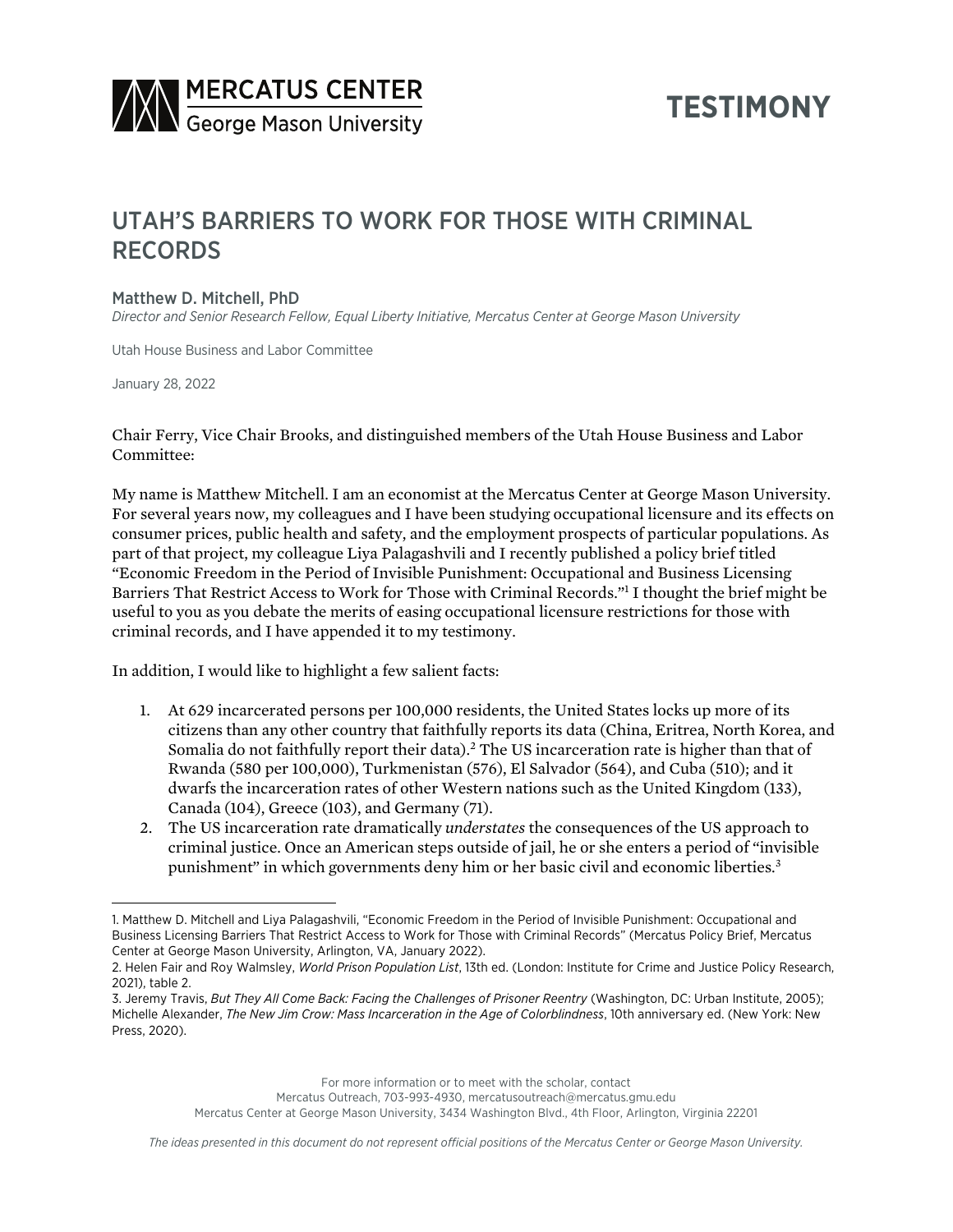- 3. Of particular concern for those hoping to reenter the workforce is that those with prior convictions or even arrests without conviction can be denied a license to work in the profession of their choosing or denied a license to start a business in the field of their choosing, even when the underlying offense is unrelated to the profession.
- 4. In Utah state law, there are 305 limitations on "occupational and professional licensure and certification" and another 194 limitations on "business licensure and participation" for those with prior offenses.<sup>4</sup> For example, any misdemeanor conviction is sufficient grounds for a Utah board to deny, suspend, or revoke a license to be a professional survevor.<sup>5</sup> and a controlled substances offense is sufficient grounds for a Utah board to deny someone a barber's license.<sup>6</sup> And—of note given today's topic—any felony or misdemeanor is sufficient to allow a board to indefinitely deny, suspend, or revoke a license to be a social worker, a marriage and family therapist, a clinical mental health counselor, or a substance use disorder counselor.7
- 5. This problem is compounded by the fact that, although a small minority of Americans are currently incarcerated at any particular time, large numbers of Americans have had contact with the criminal justice system. About 66 million Americans have criminal records. Extrapolating to Utah, this means that some 650 thousand Utahns have a criminal record and may potentially be denied a license to work or to start a business in the state.
- 6. These limitations on economic freedom explain, in part, the considerable evidence that the mark of a criminal record reduces employment prospects.<sup>8</sup>
- 7. Beyond the staggering personal costs for those with criminal records, occupational and business licensing barriers can have negative consequences for states at large because obtaining a job is one of the most important ways that formerly incarcerated individuals can get their lives back in order and avoid returning to prison.<sup>9</sup>
- 8. In the policy brief, we explain that there are several simple reforms that states can pursue to address this problem. For example, they could
	- a. prohibit agencies from considering arrest records,
	- b. prohibit agencies from considering old convictions or expunged records, or
	- c. prevent agencies from using vague standards such as good moral character or moral turpitude.
- 9. We also detail more ambitious reforms that will address the broader problem, including
	- a. enactment of clean slate, expungement, or rehabilitation certificate laws;
		- b. reform of negligent hiring laws; and
		- c. passage of broader criminal justice reforms.

I hope that this information is helpful. Please know that I would be happy to answer any questions you might have about the research or about the experiences of other states.

### ATTACHMENT

"Economic Freedom in the Period of Invisible Punishment: Occupational and Business Licensing Barriers That Restrict Access to Work for Those with Criminal Records" (Mercatus Policy Brief)

9. See notes 29–33 in the appended report.

<sup>4.</sup> National Inventory of Collateral Consequences of Conviction (database), accessed January 5, 2022, [https://niccc](https://niccc.nationalreentryresourcecenter.org/consequences) [.nationalreentryresourcecenter.org/consequences](https://niccc.nationalreentryresourcecenter.org/consequences).

<sup>5.</sup> UTAH CODE ANN. § 58-22-401 (LexisNexis 2021).

<sup>6.</sup> UTAH ADMIN. CODE r. 156-11a-302 (LexisNexis 2021).

<sup>7.</sup> UTAH CODE ANN. § 58-60-108 (LexisNexis 2021).

<sup>8.</sup> Robert Apel and Gary Sweeten, "The Impact of Incarceration on Employment during the Transition to Adulthood," *Social Problems* 57, no. 3 (2010): 448–79; Christopher Uggen et al., "The Edge of Stigma: An Experimental Audit of the Effects of Low-Level Criminal Records on Employment," *Criminology* 52, no. 4 (2014): 627–54; Devah Pager, "The Mark of a Criminal Record," *American Journal of Sociology* 108, no. 5 (2003): 937–75; Devah Pager, Bruce Western, and Bart Bonikowski, "Discrimination in a Low-Wage Labor Market: A Field Experiment," *American Sociological Review* 74, no. 5 (2009): 777–99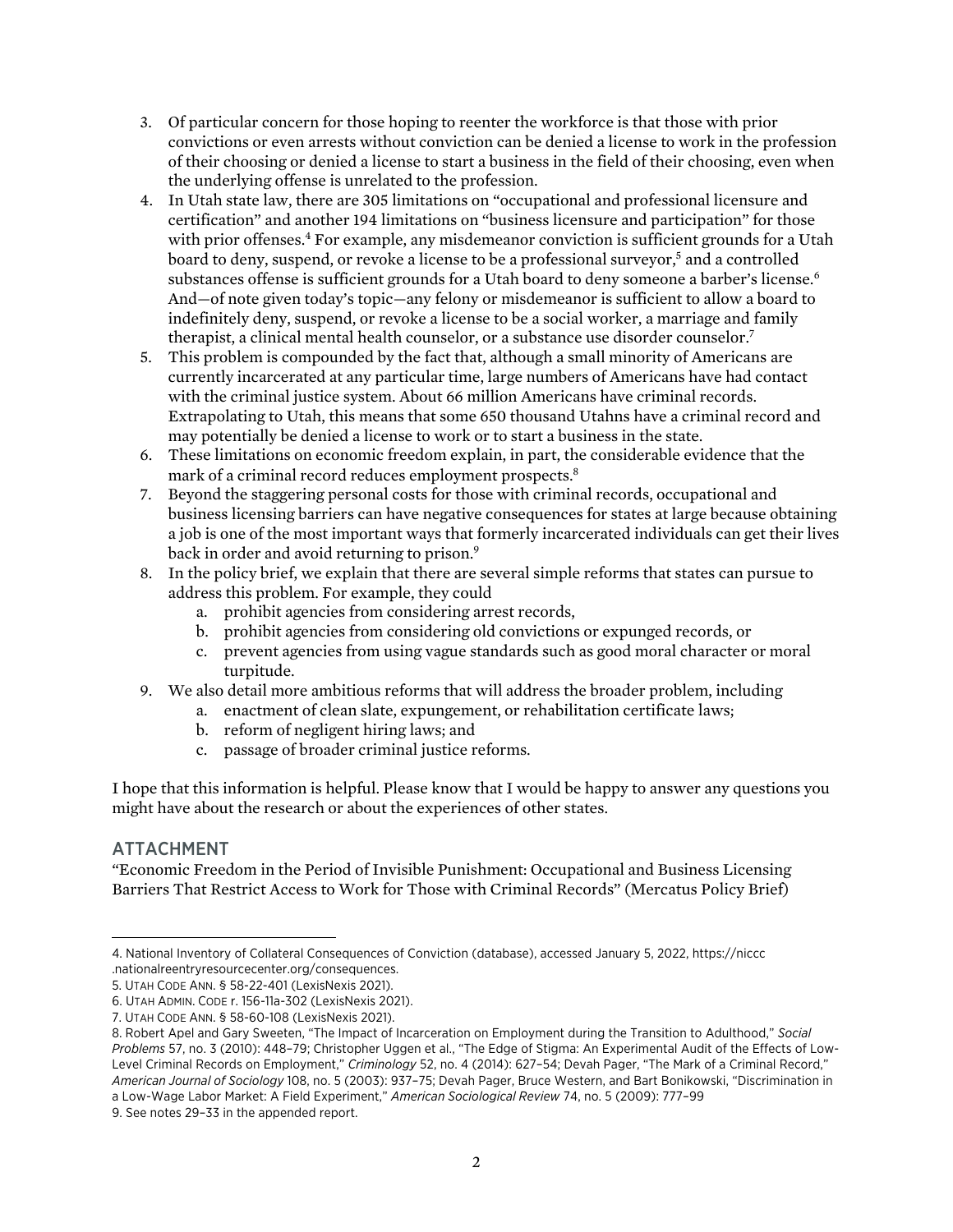

# **POLICY BRIEF**

# Economic Freedom in the Period of Invisible Punishment: Occupational and Business Licensing Barriers That Restrict Access to Work for Those with Criminal Records

*Matthew D. Mitchell and Liya Palagashvili*

January 2022

In the United States, once people have been convicted of a crime—or, in many cases, even arrested for a crime—those people are marked for life in a way that allows states to deny them the right to earn a living in the profession of their choosing. Instead of preparing those who have made mistakes for a productive return to society, the criminal justice system prepares them for a life of unemployment, underemployment, dependency, and, in many cases, stints in and out of jail.

Occupational and business licensing barriers are obviously harmful for those with criminal records and play a role in rates of recidivism. They also have wider adverse social consequences because

- in general, obtaining a job and staying employed is the most important way for formerly incarcerated individuals to pursue productive lives and experience a lower rate of recidivism;
- states with stricter occupational licensing requirements have higher rates of recidivism among those with criminal histories; and
- areas that have better employment and job opportunities tend to experience lower crime rates.

Modest, as well as more ambitious, reforms to occupational and business licensing can yield large returns by helping individuals with a criminal record pursue work opportunities that put them on a path toward productive reentry into society.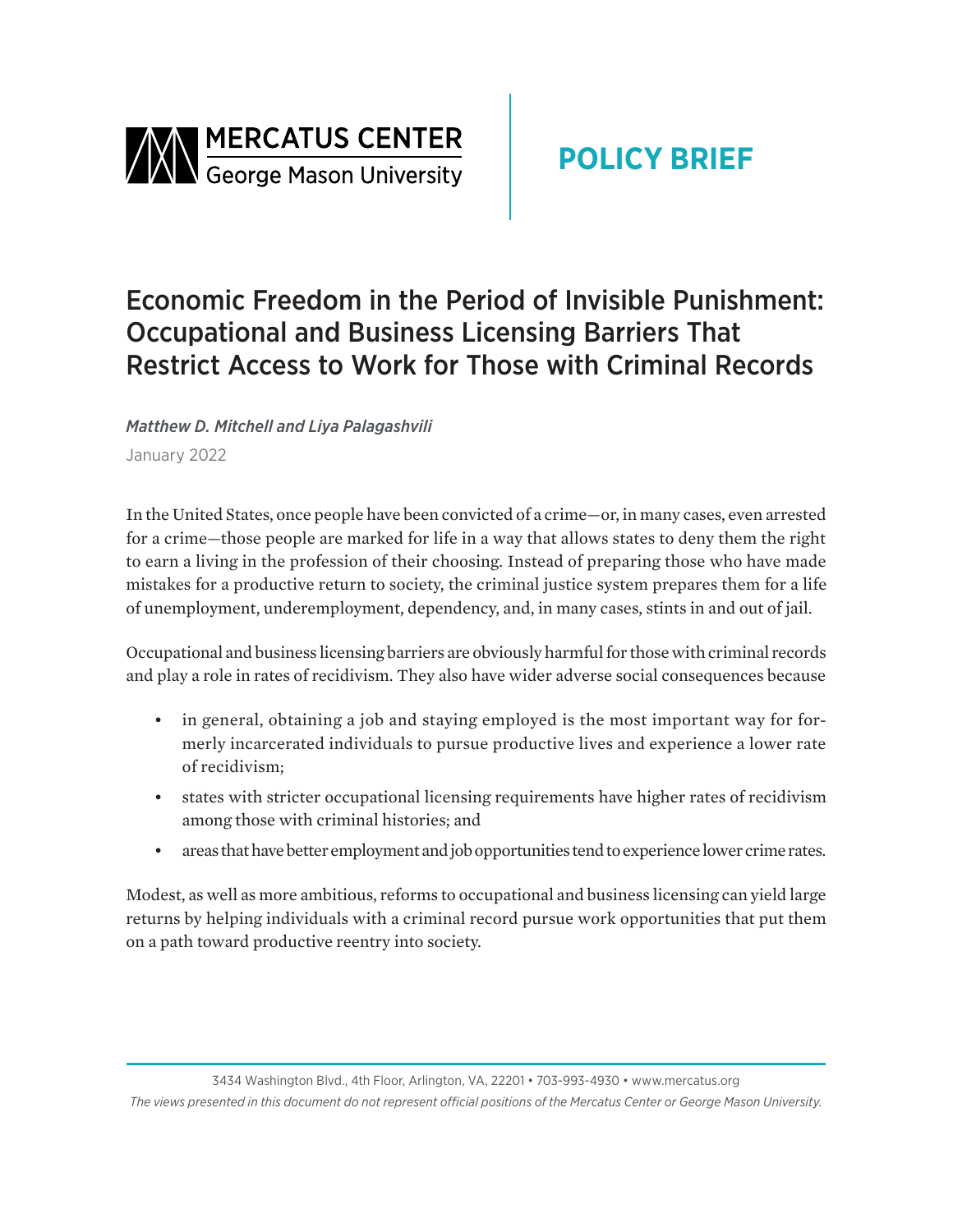#### **THE US INCARCERATION RATE**

For much of US history, the incarceration rate held steady at about 100 individuals per 100,000 residents. Then, beginning around 1970, the incarceration rate rose precipitously and continued to rise for the next three-and-a-half decades. That growth has tapered off over the past 15 years, so now there are about 629 incarcerated persons per 100,000 residents of all ages (see figure 1).<sup>1</sup>



Source: Helen Fair and Roy Walmsley, *World Prison Population List*, 13th ed. (London: Institute for Crime and Justice Policy Research, 2021), table 2.

Figure 2. Top 10 Incarceration Rates, October 2021



Source: Fair and Walmsley, *World Prison Population List*, table 2.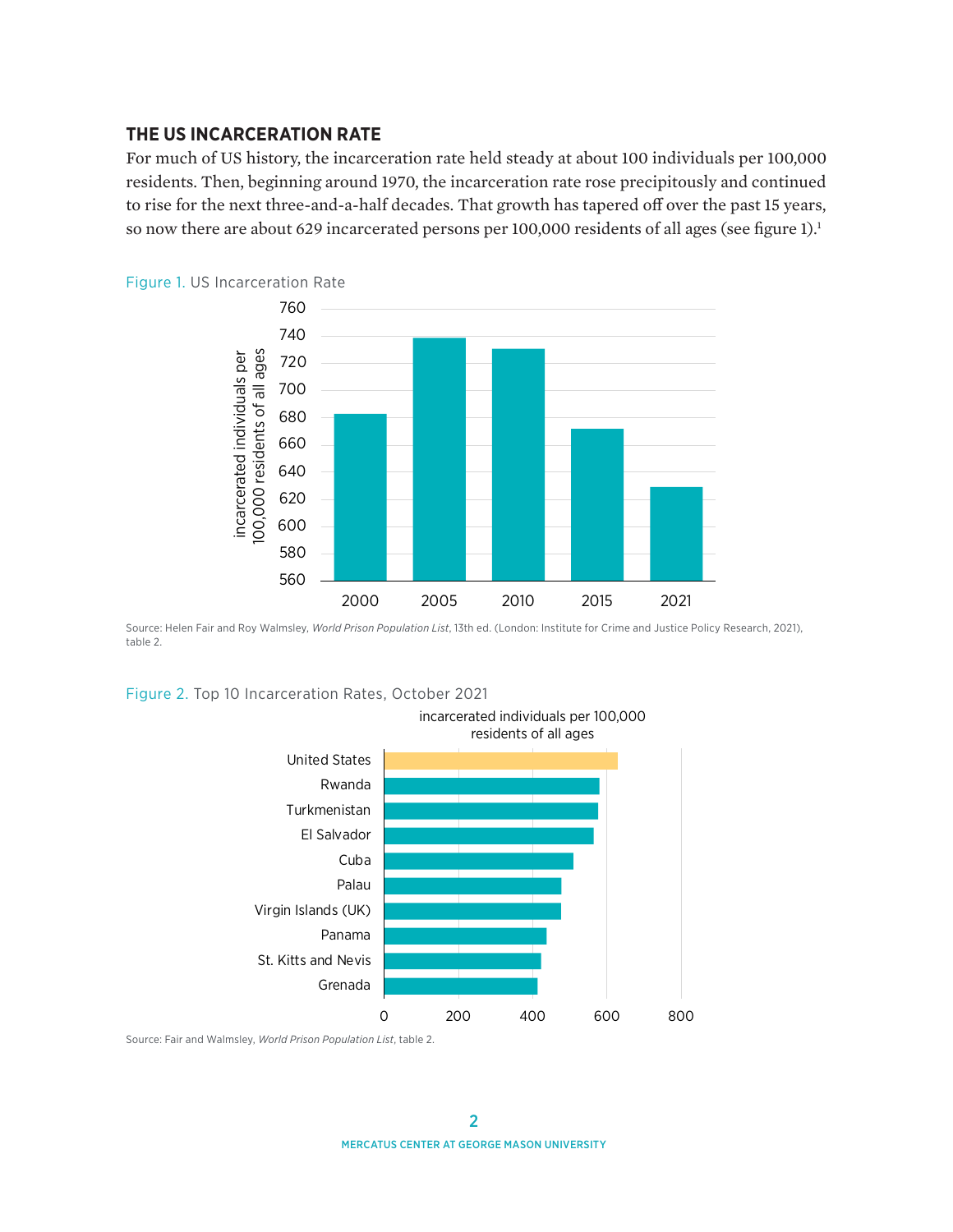

Source: Fair and Walmsley, *World Prison Population List*, table 2.

Still, the US incarceration rate is among the highest in the world. Among those countries that faithfully report their data, the United States incarcerates a higher share of its population than any other.2 Figure 2 shows the highest reported incarceration rates in the world, and figure 3 compares the US incarceration rate to that of select Western countries.

### **THE "MARK" OF A CRIMINAL RECORD**

In many ways the incarceration rate—the share of the population in prison or jail at any one time dramatically understates the effect of the criminal justice system on the population, because once one steps outside of a jail cell, he or she enters what Jeremy Travis of the Urban Institute calls the "period of invisible punishment."3 As Michelle Alexander explains in her book *The New Jim Crow*, this term

is meant to describe the unique set of criminal sanctions that are imposed on individuals after they step outside the prison gates, a form of punishment that operates largely outside of public view and takes effect outside the traditional sentencing framework. These sanctions are imposed by operation of law rather than decisions of a sentencing judge, yet they often have a greater impact on one's life course than the months or years one actually spends behind bars.<sup>4</sup>

These sanctions include voting restrictions, limits on jury service, limits on government assistance, limits on immigration and travel, and—of particular concern for those attempting to reenter the workforce—limits on economic liberty.5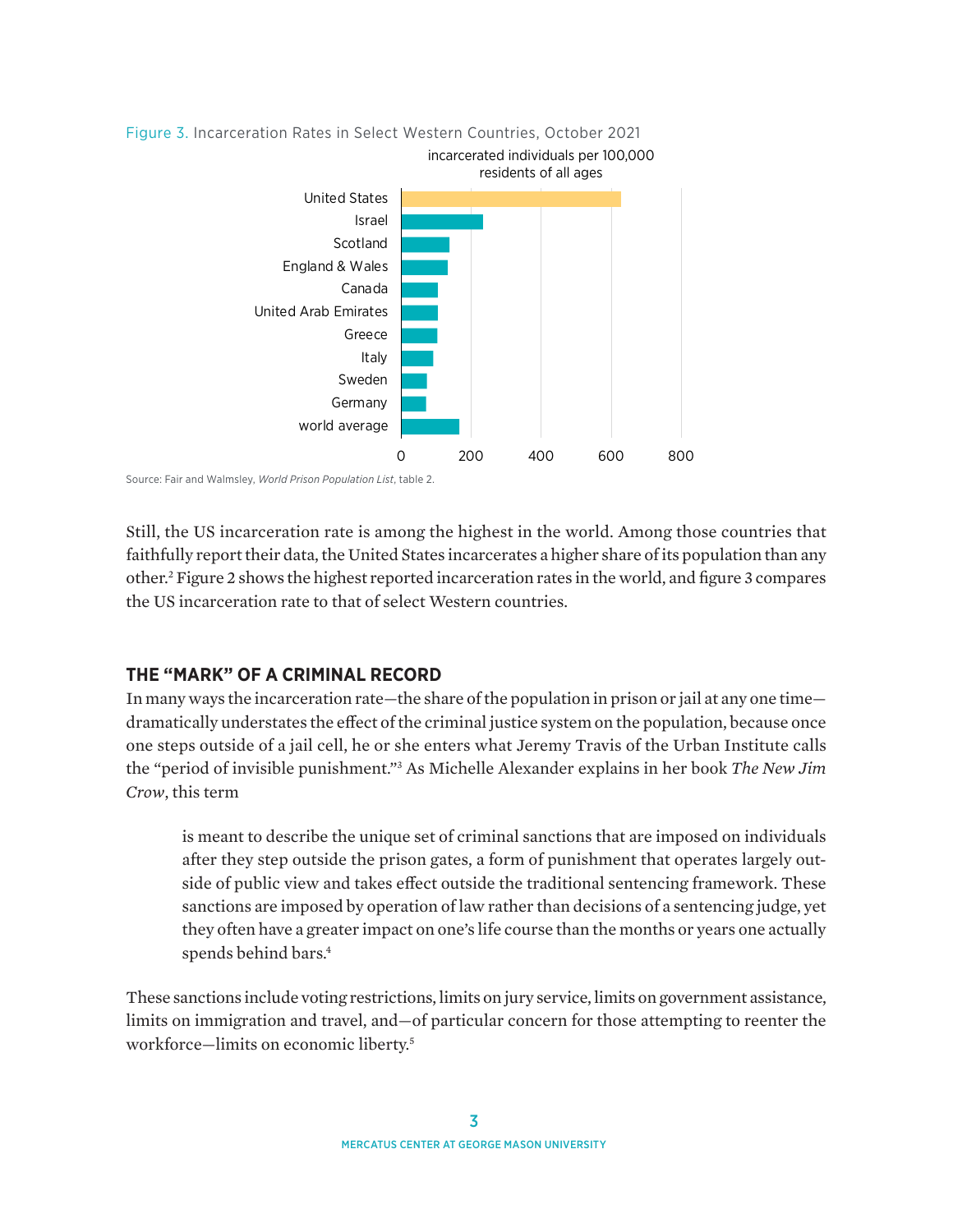The National Inventory of Collateral Consequences of Conviction, a database maintained by the American Bar Association and funded by the US Department of Justice, keeps tabs on these consequences. It reports that, nationwide, there are more than 16,000 limitations on "occupational and professional licensure and certification" for those who have been convicted of a crime.<sup>6</sup> In addition, there are nearly 13,000 limitations on "business licensure and participation" for those with convictions.7 Taken together, there are over 25,000 barriers to employment for those who have been convicted of crimes (owing to overlap, it is not valid to simply add the occupational and business licensing burdens to arrive at a total).8

For example, in Wisconsin, any felony conviction will automatically and indefinitely disqualify an aspiring barber from obtaining a barber's license.<sup>9</sup> Similarly, in the District of Columbia, a controlled substance offense gives the licensing board the discretion to indefinitely deny an applicant a general contractor's license.10

These limitations on economic freedom explain, in part, the considerable evidence that the mark of a criminal record reduces employment prospects. Those who have had contact with the criminal justice system are less likely to search for work.<sup>11</sup> Contingent on searching for work, they are less likely to obtain a job.<sup>12</sup> If they do obtain a job, they are less likely to retain it. And if they do retain it, they are less likely to work full time and are likely to earn less.<sup>13</sup>

The problem is compounded by the fact that, although a small minority of Americans are incarcerated at any particular point in time, a staggeringly large share of Americans have been arrested or convicted of a crime at one point in their lives. According to a report from the Brennan Center for Justice, in 2017 there were 7.7 million formerly imprisoned people in the United States.14 Another 12.1 million had been convicted of felonies but did not serve time in prison,<sup>15</sup> and another 46.8 million people had been convicted of misdemeanors.<sup>16</sup> Thus, in total, about 66 million Americansmore than one in five—had a criminal record in 2017.17 Michelle Alexander notes that, unlike the currently incarcerated population, a large majority of those that have had contact with the criminal justice system are nonviolent offenders.18 More than three-quarters of those on community supervision, for example, were convicted of nonviolent crimes.<sup>19</sup>

## **HOW WIDESPREAD ARE BUSINESS AND OCCUPATIONAL LICENSING RESTRICTIONS FOR THE CRIMINAL JUSTICE POPULATION?**

States can bar workers with a criminal record from obtaining a license to work or start a business in two main ways. One way used by many states is a blanket ban, which is a provision that specifically denies a license to applicants who have a criminal conviction. Another way is a provision that requires the applicant to have a "good moral character" or to lack "moral turpitude" in order to obtain the license, which gives licensing agencies broad discretion to reject individuals who have been arrested, even if those individuals were never convicted.<sup>20</sup> This justification can be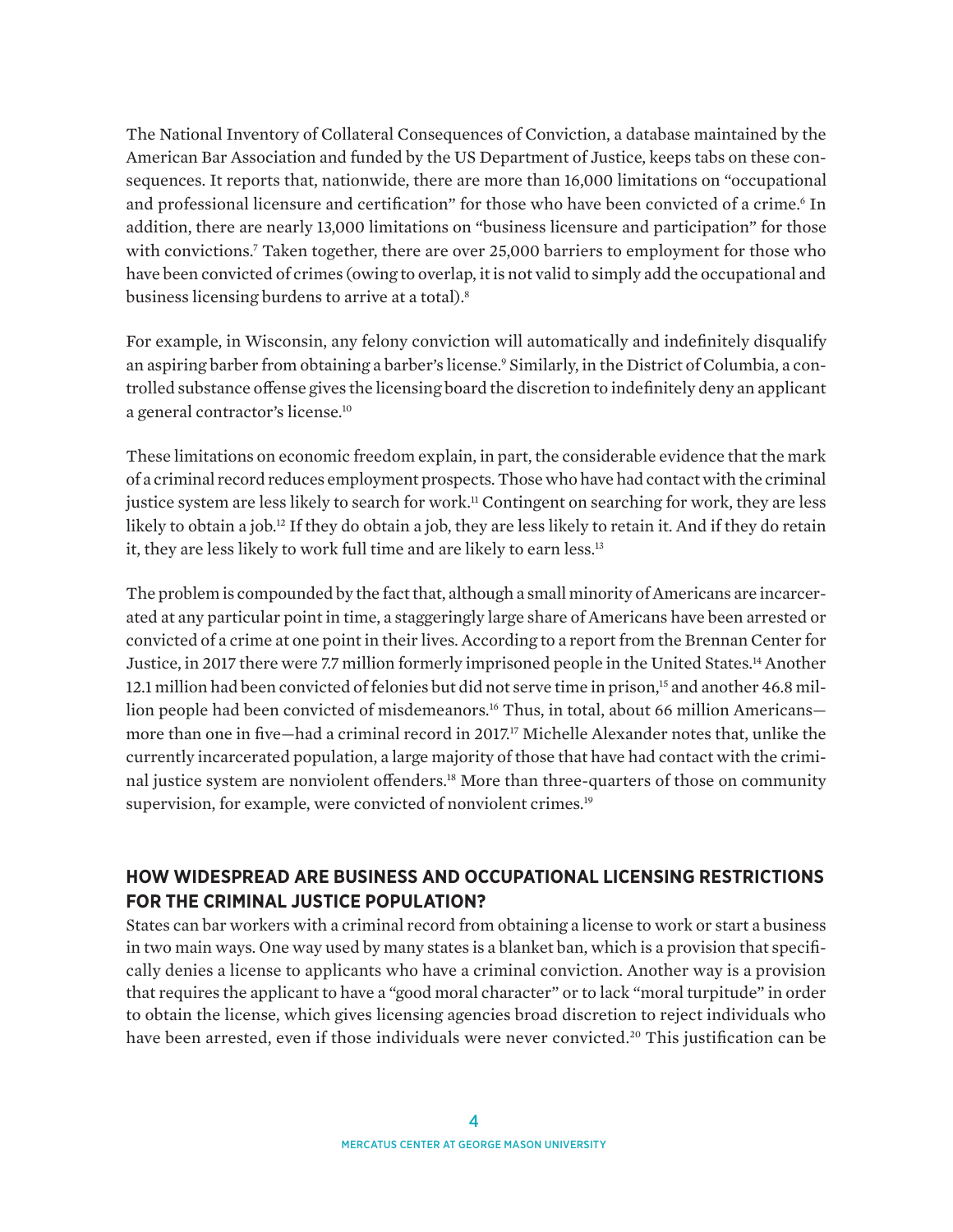used by licensing agencies because having a criminal record can serve as sufficient evidence that an individual lacks good character.<sup>21</sup> Sometimes these blanket bans or good-character provisions apply even when an applicant's offense is long in the past or when the crime was unrelated to the profession for which the applicant seeks a license.

Although these bans can be time limited or conditional, some 16,000 limitations on licensure are indefinite, and nearly 9,000 restrictions specify a "mandatory disqualification," meaning that licensing agencies are required to reject the license application.<sup>22</sup>

Figure 4 shows the types of offenses for which states bar business or occupational licensure. It shows, for example, that there are 10,160 restrictions on occupational and business licensure for individuals found guilty of a felony. Moreover, it shows that states impose more restrictions for those found guilty of misdemeanors and substance abuse crimes than for those found guilty of violent or sexual offenses.

According to a 2020 Institute for Justice report, which provides a state-by-state account of occupational licensing barriers for those with a criminal record, many states today still lack basic protections for ex-offenders who are seeking a license to work.<sup>23</sup> Figure 5 summarizes some of the types of restrictions for ex-offenders and their prevalence across states.

As highlighted in the Institute for Justice report, more than half of US states (33 states) can deny licenses to applicants solely on the basis of arrests, even if an arrest did not lead to a criminal conviction, which means that "boards can refuse to issue a license even though the applicant is functionally innocent."24



Figure 4. Number of Licensure Bans in the United States by Type of Offense

Source: National Inventory of Collateral Consequences of Conviction (database), accessed January 5, 2022, [https://niccc](https://niccc.nationalreentryresourcecenter.org/consequences) [.nationalreentryresourcecenter.org/consequences.](https://niccc.nationalreentryresourcecenter.org/consequences)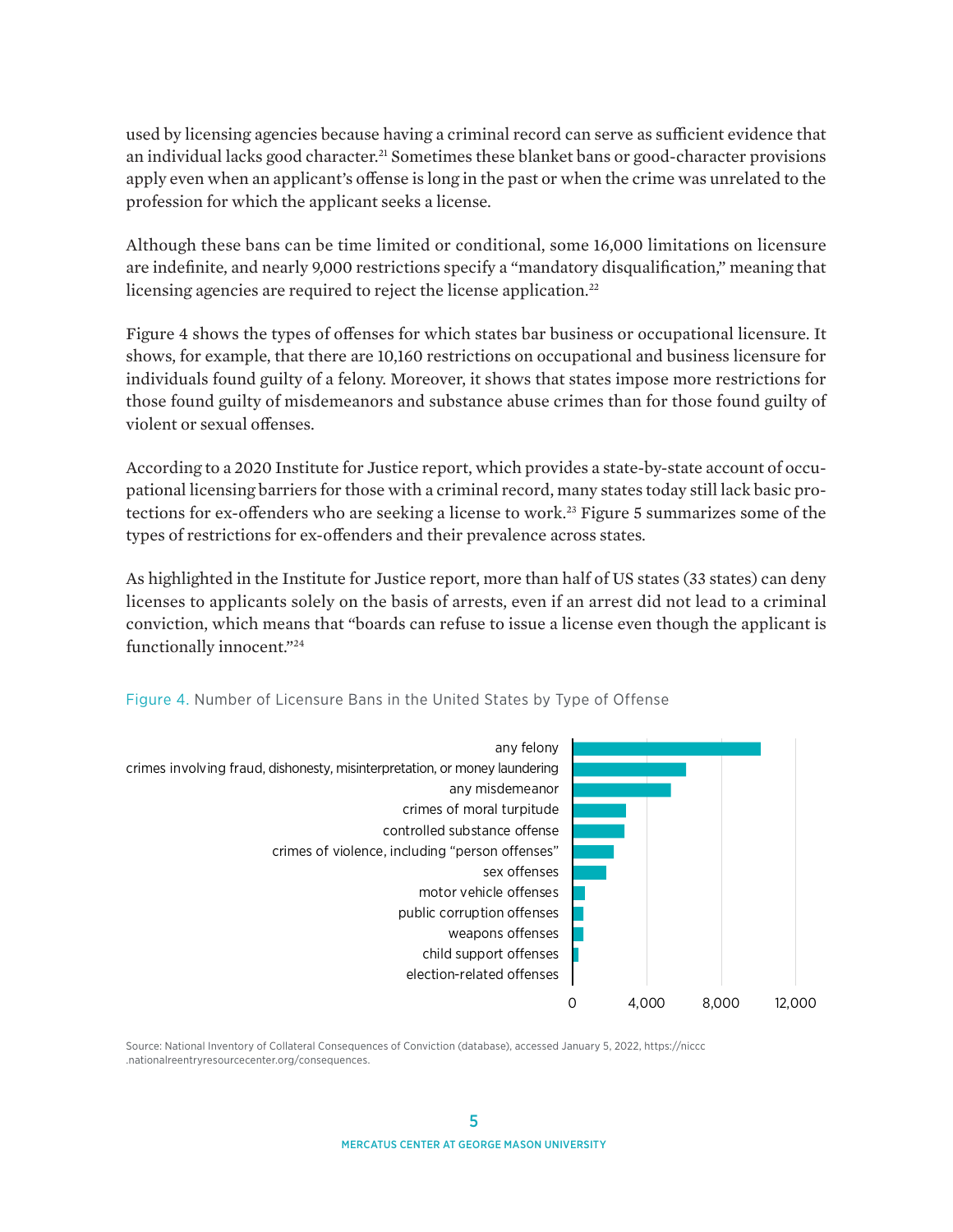



Source: Nick Sibilla, *Barred from Working: A Nationwide Study of Occupational Licensing Barriers for Ex-offenders* (Arlington, VA: Institute for Justice, 2020).

## **WHAT IS THE RELATIONSHIP BETWEEN OCCUPATIONAL LICENSING RESTRICTIONS AND RECIDIVISM AND CRIME?**

A 2016 study by Stephen Slivinski examines occupational licensing restrictions, including the good-character provisions, across US states from 1997 to 2007. The study finds that, compared with those states with the lowest occupational licensing barriers and no good-character provisions, those states with the heaviest occupational licensing barriers experienced higher average increases in three-year, new-crime recidivism rates.<sup>25</sup> Indeed, states with the highest occupational licensing barriers saw recidivism rates increase by more than 9.0 percent, whereas states with the lowest occupational licensing barriers saw recidivism rates decline by 2.5 percent.

Slivinski's report complements a large body of research that finds more generally that employment (and earnings) are a significant ingredient in reducing recidivism among the criminal justice population.26 For example, a 2018 study examines the availability of local jobs in California and finds that better job opportunities in low-skilled industries (such as construction and manufacturing) are associated with lower recidivism rates.<sup>27</sup> A 2020 study also finds that better job opportunities (and media coverage of job creation) in manufacturing reduces recidivism among former inmates.28 The finding that access to jobs is key to lowering recidivism is consistent across different areas, years, and types of study. One paper concludes, for example, that Black ex-prisoners in Florida being released into counties with lower Black unemployment rates have a decreased likelihood of recidivism.<sup>29</sup>

One sees similar findings in reports that follow specific individuals. For instance, criminologists studied a cohort of 6,561 ex-offenders for five years after release and found that ex-offenders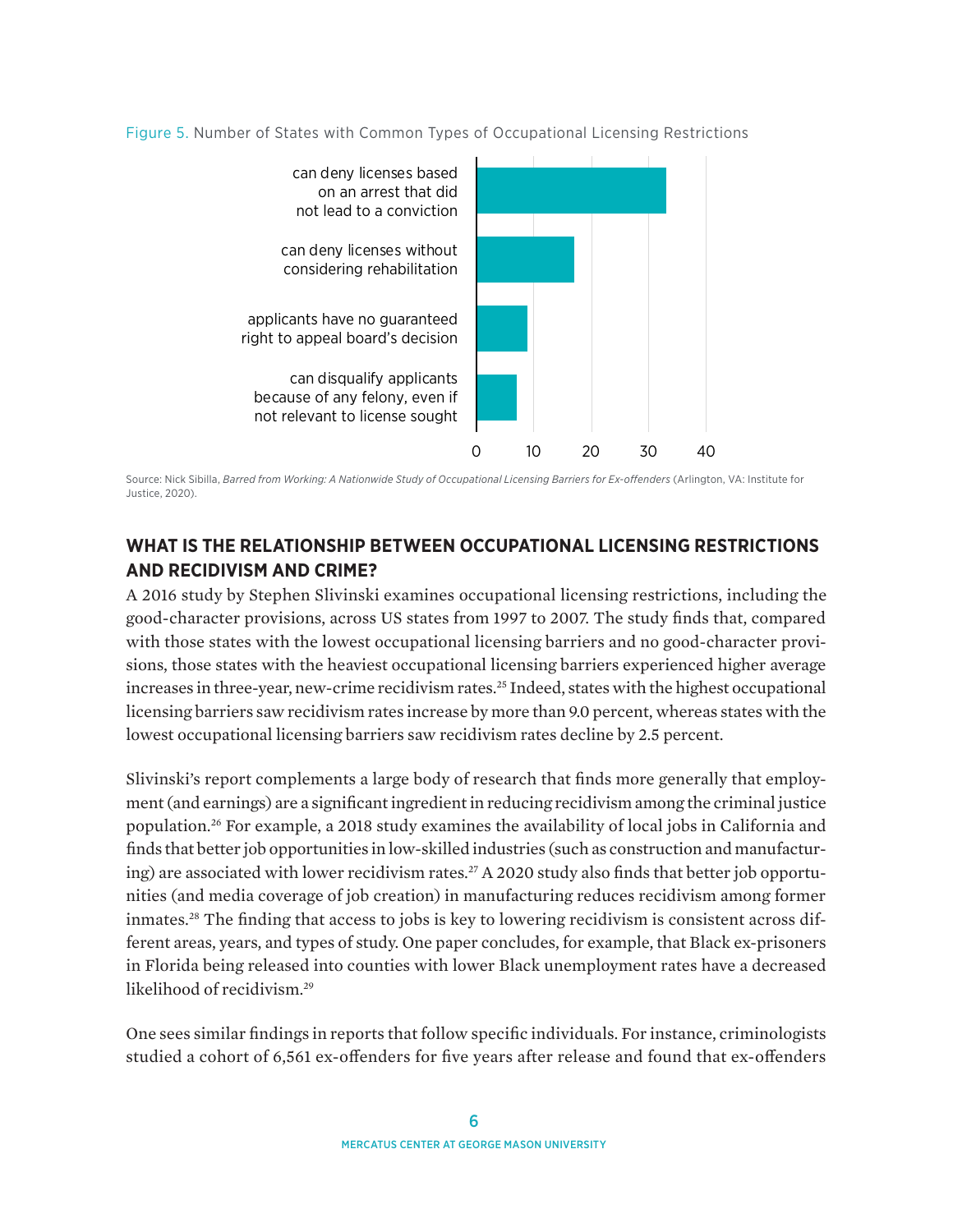who found employment were significantly less likely to recidivate, regardless of the type of offense committed.30

More generally, the research consensus is that better job opportunities, wages, and employment also keep crime rates lower.31 Even modest improvements in job access can substantially reduce crime, especially drug crime within inner-city neighborhoods.<sup>32</sup> By contrast, more local unemployment is associated with more total crime and more of some specific subcategories of crime, such as burglary, car theft, and bike theft.33

Taken together, there is substantial evidence that successful entry into the labor force for the criminal justice population is a key determinant for lowering recidivism and crime rates. By restricting access to work, occupational licensing for those with criminal histories can thwart the ability of these individuals to reenter the formal economy.

## **REFORMS**

Although the US incarceration rate is among the highest in the world, it understates the full economic and personal impact of the US criminal justice system because a period of invisible punishment that begins once one is released from jail or prison ensures, as Jeremy Travis puts it, that "one's debt to society is never paid."34 The restrictions on economic freedom that so often accompany conviction or even arrest cast a long shadow over the lives of those who have been convicted or arrested, limiting those individuals' ability to work and contribute to society.

Beyond the staggering personal costs for those with criminal records, occupational and business licensing barriers can have negative consequences for states at large because obtaining a job is one of the most important ways that formerly incarcerated individuals can get their lives back in order and avoid returning to prison.

In summary, these occupational licensing restrictions can be counterproductive for states because the restrictions may lead those with criminal records back into unemployment and incarceration.<sup>35</sup> States should consider reforming government-imposed barriers that prevent an individual with a criminal record from reintegrating into the labor force and pursuing an honest living.

State reforms of occupational licensing restrictions for those with a criminal record can begin by targeting three basic, low-hanging-fruit solutions:<sup>36</sup>

- Prohibit agencies from considering arrest records.
- Prohibit agencies from considering old convictions or expunged records.
- Prevent agencies from using vague standards such as good moral character or moral turpitude.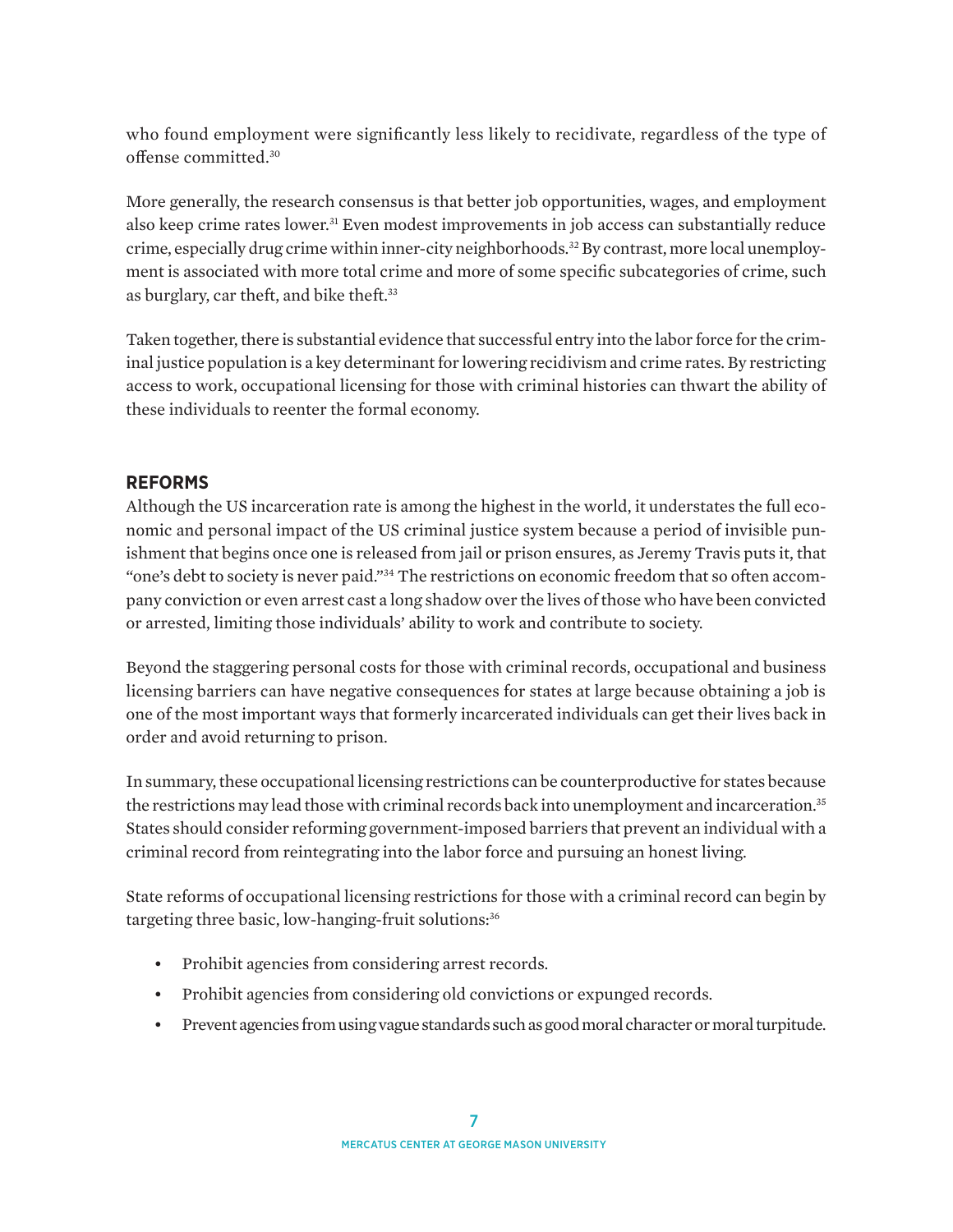Beyond these simple licensing reforms, state policymakers could consider more ambitious criminal justice reforms, such as the following:

- *• Clean slate, expungement, or rehabilitation certificate laws.* A number of states have taken steps to wipe individuals' criminal records clean after specific conditions have been met (for example, by staying crime free for 10 years). Michigan, Pennsylvania, and Utah, for instance, have adopted some form of clean slate law or expungement law.37 Clean slate laws seal criminal records, which means that the vast majority of employers, schools, landlords, and members of the general public do not have access to those records.38 Expungement of a criminal record differs in that the record is destroyed rather than sealed. Because records are sealed or expunged when individuals have been generally crime free, these laws may not carry the same unintended consequences as ban-the-box policies, which restrict employer access to criminal records of any potential applicant. Ban-the-box policies have been criticized for unintentionally harming racial minorities through statistical discrimination,<sup>39</sup> but we would not expect similar unintended consequences with clean slate or expungement laws. Moreover, rehabilitation certificate laws can also be effective. Although they do not seal or destroy criminal records, they do give individuals an opportunity to obtain a court order declaring that they have been a law-abiding citizen since they were convicted of a crime. Individuals who obtain a rehabilitation certificate send a signal to employers that they are ready for work, trustworthy, and should be deemed less risky for safety or liability reasons. Some preliminary evidence seems to indicate that these types of initiatives (clean slate, expungement, and rehabilitation certificates) are promising solutions for formerly incarcerated individuals.<sup>40</sup>
- *• Reforming negligent hiring laws.* Several studies find that employers are hesitant to hire individuals with a criminal record.<sup>41</sup> One reason that employers, especially small ones, may be hesitant is that the existing legal system can hold employers liable for actions of their employees when the employer knew or should have known about employees' potential risks. Thus, if a formerly incarcerated individual harms another employee or a third party, the employer could be held liable under negligent hiring laws. These negligent hiring lawsuits have large liability costs and thus make it risky and costly to hire individuals with a criminal record. Some states have already passed laws to reduce the liability of employers for hiring individuals with a criminal record.<sup>42</sup>
- *• Broader criminal justice reforms.* State policymakers could consider a number of broader criminal justice reforms. Although addressing each of these is beyond the scope of this policy brief, there is no shortage of promising proposals, including decriminalization of victimless crimes such as drug crimes,43 elimination of qualified immunity for police officers,44 reforms to encourage more jury trials and fewer coerced plea bargains,45 and relaxation of sentencing guidelines.46

Government policies that bar individuals who have had contact with the criminal justice system from access to work encourage poorer outcomes for these individuals and reinforce the narrative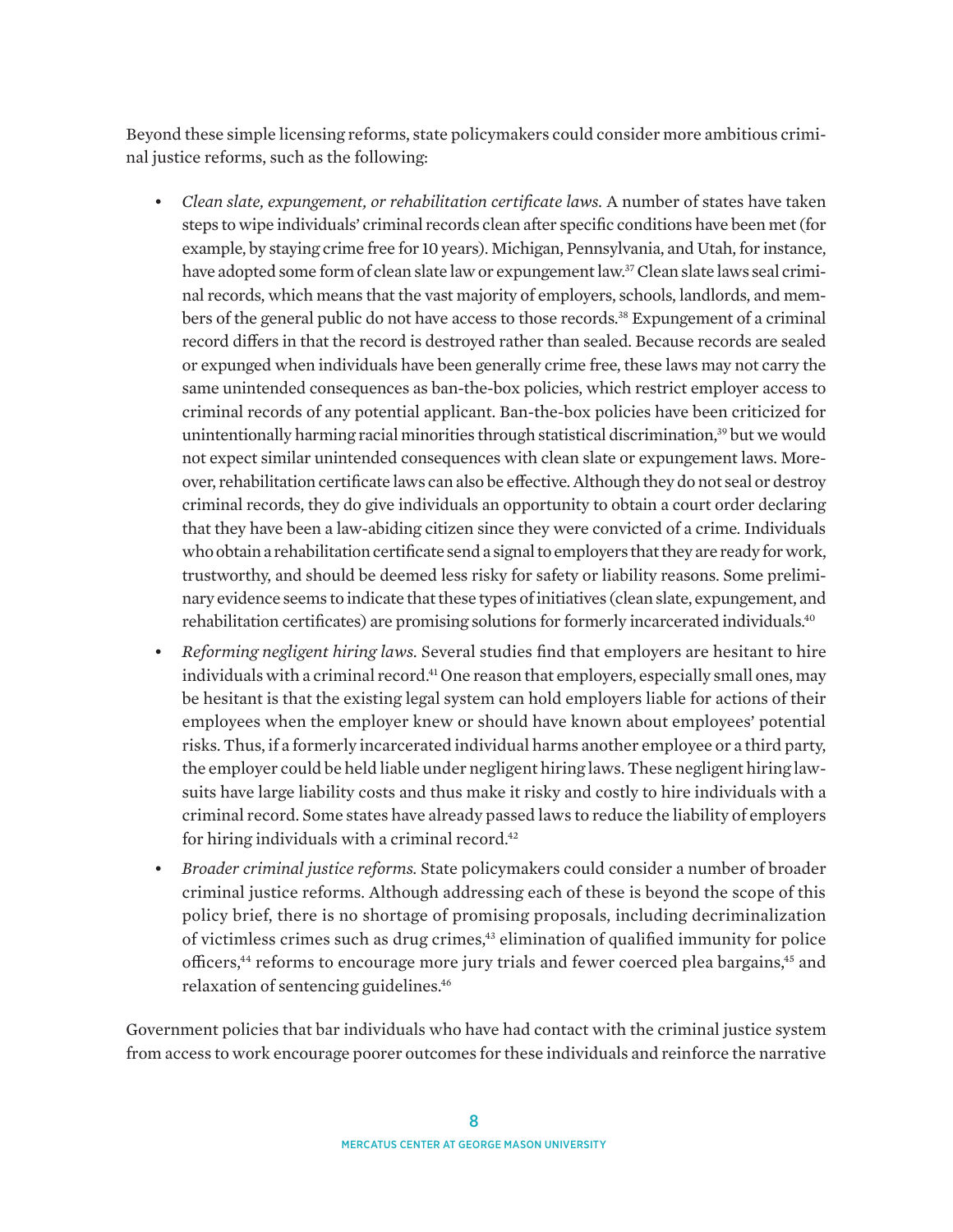of economic inequality. Even modest reforms in this area can help workers pursue job opportunities and move on a path to a better future.

#### **ABOUT THE AUTHORS**

Matthew D. Mitchell is a senior research fellow and director of the Equity Initiative at the Mercatus Center at George Mason University. In his writing and research, he specializes in public choice economics and the economics of government favoritism toward particular businesses, industries, and occupations. Mitchell received his PhD and MA in economics from George Mason University and his BA in political science and BS in economics from Arizona State University.

Liya Palagashvili is a senior research fellow at the Mercatus Center at George Mason University and formerly an assistant professor of economics at State University of New York–Purchase College.

#### **NOTES**

- 1. Note that this number is considerably higher than that reported by the US Department of Justice Bureau of Justice Statistics. According to the latter, the number is 358 per 100,000. The discrepancy appears to arise from the fact that the Bureau of Justice Statistics reports only sentenced prisoners (so it ignores those in pretrial detention) and those prisoners with a sentence of more than one year. For more details see E. Ann Carson, *Prisoners in 2020—Statistical Tables* (Washington, DC: US Department of Justice, 2021), 1.
- 2. Data for Eritrea, North Korea, and Somalia are not available, and those for China are incomplete because they exclude pretrial detention and other forms of detention. For example, they exclude more than 1 million Uighur Muslims detained in camps in Xinjiang province.
- 3. Jeremy Travis, *But They All Come Back: Facing the Challenges of Prisoner Reentry* (Washington, DC: Urban Institute, 2005).
- 4. Michelle Alexander, *The New Jim Crow: Mass Incarceration in the Age of Colorblindness*, 10th anniversary ed. (New York: New Press, 2020).
- 5. These postconviction penalties have a long history. According to Michelle Alexander, the American colonies barred those convicted of crimes from "a wide variety of jobs and benefits, automatically dissolving their marriages and denying them the right to enter contracts." Alexander, *The New Jim Crow*, 232.
- 6. National Inventory of Collateral Consequences of Conviction (database), accessed January 5, 2022, [https://niccc](https://niccc.nationalreentryresourcecenter.org/consequences) [.nationalreentryresourcecenter.org/consequences.](https://niccc.nationalreentryresourcecenter.org/consequences)
- 7. National Inventory of Collateral Consequences of Conviction (database).
- 8. National Inventory of Collateral Consequences of Conviction (database).
- 9. Wis. Stat. § 454.23 (2021).
- 10. D.C. Mun. Regs. tit. 17, § 3908 (2009).
- 11. Naomi F. Sugie, "Work as Foraging: A Smartphone Study of Job Search and Employment after Prison," *American Journal of Sociology* 123, no. 5 (2018): 1453–91; Sandra Susan Smith and Nora Broege, "Searching for Work with a Criminal Record," *Social Problems* 67, no. 2 (2020): 208–32.
- 12. Robert Apel and Gary Sweeten, "The Impact of Incarceration on Employment during the Transition to Adulthood," *Social Problems* 57, no. 3 (2010): 448–79; Christopher Uggen et al., "The Edge of Stigma: An Experimental Audit of the Effects of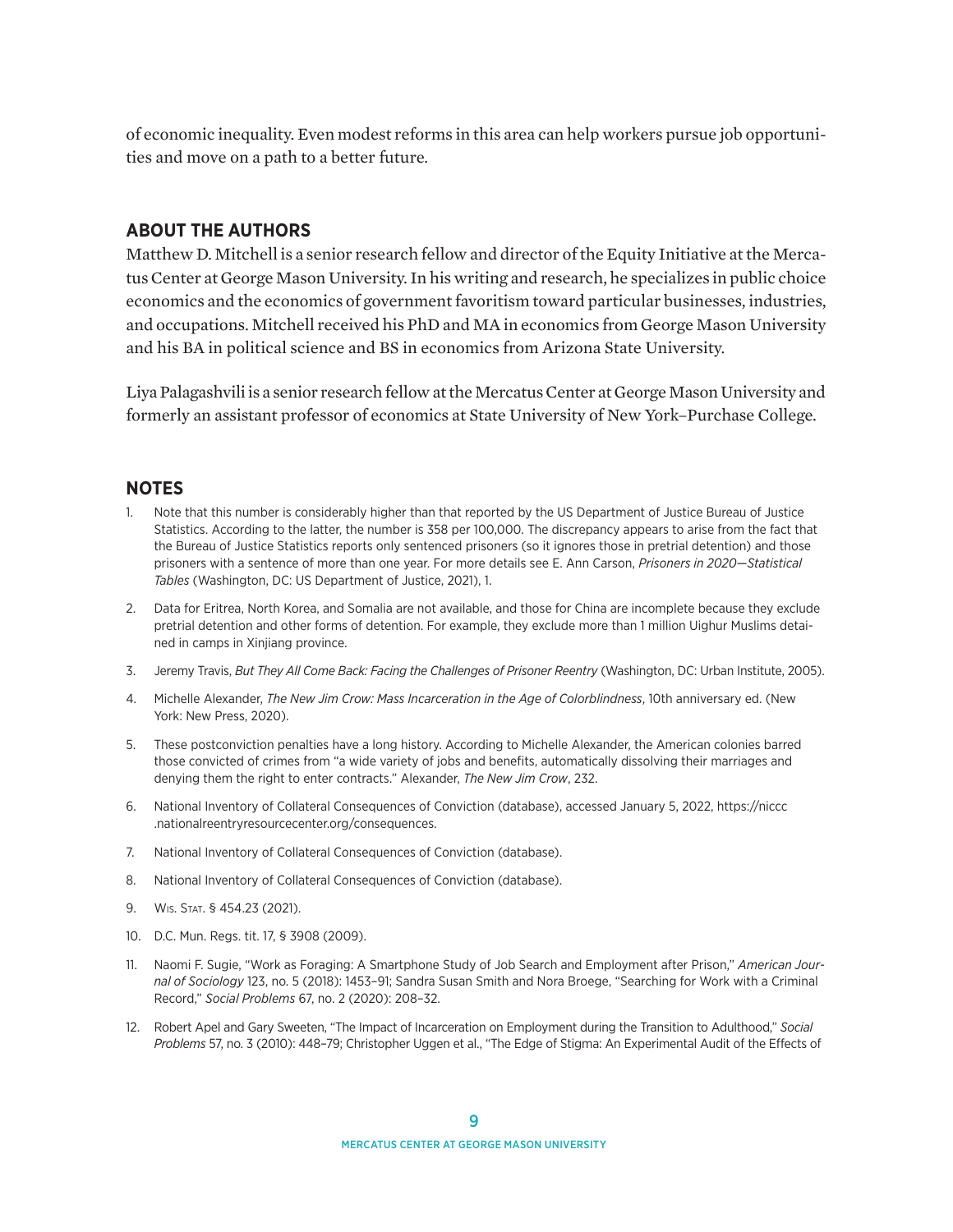Low-Level Criminal Records on Employment," *Criminology* 52, no. 4 (2014): 627–54; Devah Pager, "The Mark of a Criminal Record," *American Journal of Sociology* 108, no. 5 (2003): 937–75; Devah Pager, Bruce Western, and Bart Bonikowski, "Discrimination in a Low-Wage Labor Market: A Field Experiment," *American Sociological Review* 74, no. 5 (2009): 777–99.

- 13. Bruce Western, "The Impact of Incarceration on Wage Mobility and Inequality," *American Sociological Review* 67, no. 4 (2002): 526–46; Joel Waldfogel, "Does Conviction Have a Persistent Effect on Income and Employment?," *International Review of Law and Economics* 14, no. 1 (1994): 103–19; Becky Pettit and Christopher J. Lyons, "Status and the Stigma of Incarceration: The Labor Market Effects of Incarceration by Race, Class, and Criminal Involvement," in *Barriers to Reentry? The Labor Market for Released Prisoners in Post-Industrial America*, ed. Shawn Bushway, Michael A. Stoll, and David F. Weiman (New York: Russell Sage Foundation, 2007).
- 14. Terry-Ann Craigie, Ames Grawert, and Cameron Kimble, *Conviction, Imprisonment, and Lost Earnings: How Involvement with the Criminal Justice System Deepens Inequality* (New York: Brennan Center for Justice at New York University School of Law, 2020), 7, table 1.
- 15. Craigie, Grawert, and Kimble, *Conviction, Imprisonment, and Lost Earnings*, 7, table 1.
- 16. Craigie, Grawert, and Kimble, 7, table 1.
- 17. Craigie, Grawert, and Kimble, 7, table 1.
- 18. Violent offenders serve longer sentences than nonviolent offenders, so although a majority of currently incarcerated individuals are serving time for violent offenses, a majority of those who have had contact with the criminal justice systems are nonviolent offenders. Alexander, *The New Jim Crow*, xviii–xxv.
- 19. Pew Charitable Trusts, *Probation and Parole Systems Marked by High Stakes, Missed Opportunities*, September 2018, 1.
- 20. Bruce E. May, "The Character Component of Occupational Licensing Laws: A Continuing Barrier to the Ex-felon's Employment Opportunities," *North Dakota Law Review* 71, no. 1 (1995): 194.
- 21. May, "The Character Component of Occupational Licensing Laws," 187–210.
- 22. National Inventory of Collateral Consequences of Conviction (database).
- 23. Nick Sibilla, *Barred from Working: A Nationwide Study of Occupational Licensing Barriers for Ex-offenders* (Arlington, VA: Institute for Justice, 2020).
- 24. Sibilla, *Barred from Working*, 1.
- 25. Stephen Slivinski, "Turning Shackles into Bootstraps: Why Occupational Licensing Reform Is the Missing Piece of Criminal Justice Reform" (Policy Report no. 2016-01, Center for the Study of Economic Liberty at Arizona State University, Tempe, AZ, November 7, 2016).
- 26. Crystal Yang, "Local Labor Markets and Criminal Recidivism," *Journal of Public Economics* 147 (2017): 16–29; Paul E. Bellair and Brian R. Kowalski, "Low-Skill Employment Opportunity and African American–White Difference in Recidivism," *Journal of Research in Crime and Delinquency* 48, no. 2 (2011): 176–208; Kevin T. Schnepel, "Good Jobs and Recidivism," *Economic Journal* 128, no. 608 (2018): 447–69; Roberto Galbiati, Aurélie Ouss, and Arnaud Philippe, "Jobs, News and Reoffending after Incarceration," *Economic Journal* 131, no. 633 (2020): 247–70.
- 27. Schnepel, "Good Jobs and Recidivism."
- 28. Galbiati, Ouss, Philippe, "Jobs, News and Reoffending after Incarceration."
- 29. Xia Wang, Daniel P. Mears, and William D. Bales, "Race-Specific Employment Contexts and Recidivism," *Criminology* 48, no. (4): 1171–211.
- 30. John M. Nally et al., "Post-Release Recidivism and Employment among Different Types of Released Offenders: A 5-Year Follow-Up Study in the United States," *International Journal of Criminal Justices Sciences* 9, no. 1 (2014): 16–34.
- 31. Eric Gould and Bruce Weinberg, "Crime Rates and Local Labor Market Opportunities in the United States: 1979–1995," *Review of Economics and Statistics* 84, no. 1 (2002): 45–61; Joanne M. Doyle, Ehsan Ahmed, and Robert N. Horn, "The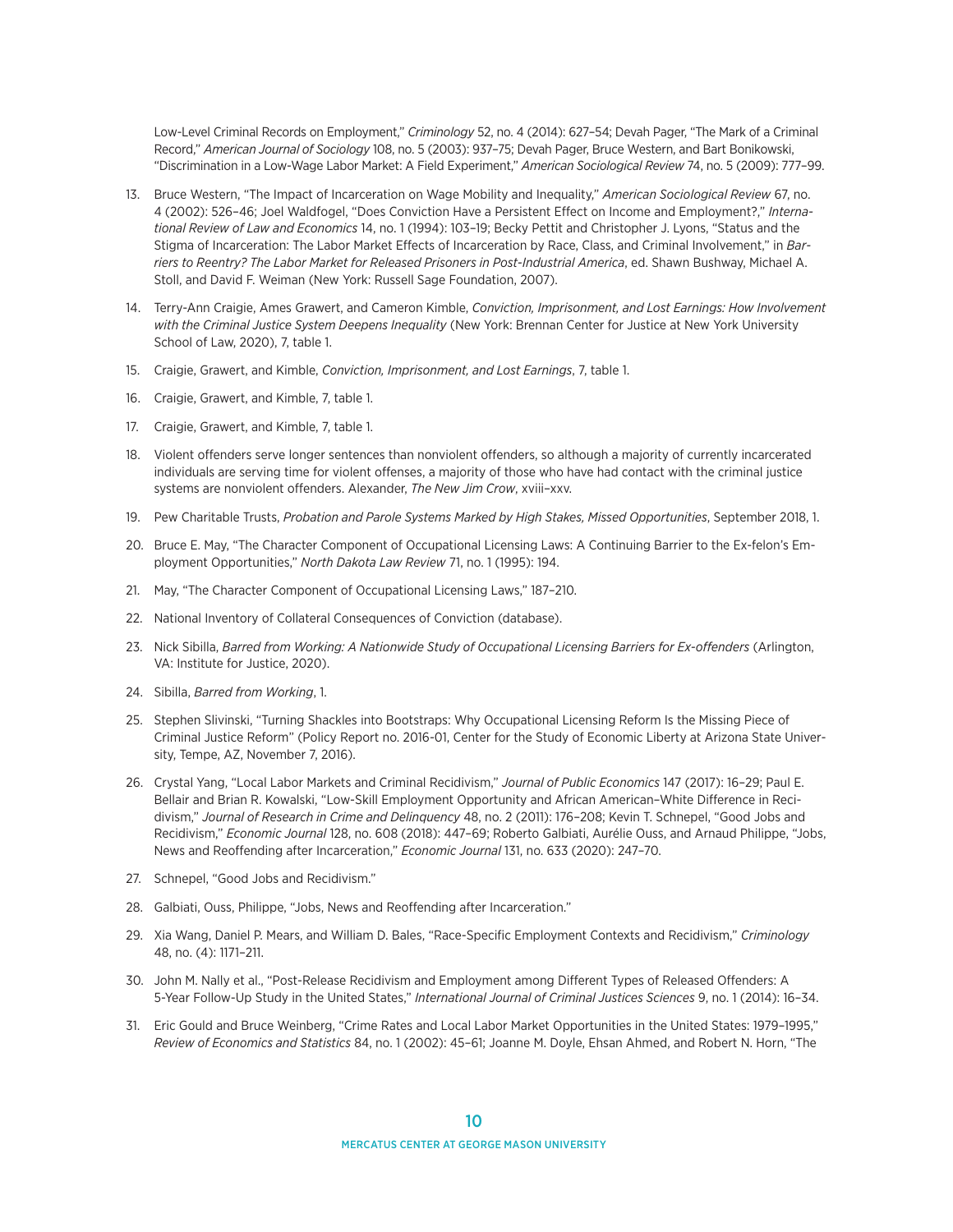Effects of Labor Markets and Income Inequality on Crime: Evidence from Panel Data," *Southern Economic Journal* 65, no. 4 (1999): 717–38; Stephan Machin and Costas Meghir, "Crime and Economic Incentives," *Journal of Human Resources* 39, no. 4 (2004): 958–79; Naci H. Mocan and Bulent Unel, "Skill-Biased Technological Change, Earnings of Unskilled Workers, and Crime" (NBER Working Paper No. 17605, National Bureau of Economic Research, Cambridge, MA, November 2011); Karin Edmark, "Unemployment and Crime: Is There a Connection?," *Scandinavian Journal of Economics* 107, no. 2 (2005): 353–73; Denis Fougère, Francis Kramarz, and Julien Pouget, "Youth Unemployment and Crime in France," *Journal of the European Economic Association* 7, no. 5 (2009): 909–38; Ming-Jen Lin, "Does Unemployment Increase Crime? Evidence from U.S. Data 1974–2000," *Journal of Human Resources* 43, no. 2 (2008): 413–36; H. Naci Mocan and Daniel I. Rees, "Economic Conditions, Deterrence and Juvenile Crime: Evidence from Micro Data," *American Law and Economics Review* 7, no. 2 (2005): 319–49; Anna Öster and Jonas Agell, "Crime and Unemployment in Turbulent Times," *Journal of the European Economic Association* 5, no. 4 (2007): 752–77.

- 32. Keith R. Ihlanfeldt, "Neighborhood Drug Crime and Young Males' Job Accessibility," *Review of Economics and Statistics* 89, no. 1 (2007): 151–64.
- 33. Kerry Papps and Rainer Winkelmann, "Unemployment and Crime: New Evidence for an Old Question," *New Zealand Economic Papers* 34, no. 1 (2000): 53–72; Edmark, "Unemployment and Crime"; Fougère, Kramarz, and Pouget, "Youth Unemployment and Crime in France."
- 34. Travis, *But They All Come Back*, 73.
- 35. Some research finds that, although occupational licensing limits opportunities for those with a criminal record, it can benefit young Black or Hispanic men *without* criminal records because it can serve to signal noncriminality. However, if the goal of a state is to help young Black or Hispanic men without a criminal record, then occupational licensing is hardly the most effective way to achieve this aim. It is an extraordinarily costly signal, and far more promising policy proposals such clean slate laws, expungement laws, and rehabilitation certificates exist to help this demographic group. We plan to discuss this issue in greater detail in a forthcoming paper.
- 36. For more types of solutions and reform recommendations for each specific state, see Sibilla, *Barred from Working*.
- 37. See, for example, "Utah," Clean Slate Initiative, accessed January 5, 2022, [https://www.cleanslateinitiative.org/state/utah;](https://www.cleanslateinitiative.org/state/utah) "Pennsylvania," Clean Slate Initiative, accessed January 5, 2022, [https://www.cleanslateinitiative.org/state/pennsylvania-2;](https://www.cleanslateinitiative.org/state/pennsylvania-2) "Michigan," Clean Slate Initiative, accessed January 5, 2022, [https://www.cleanslateinitiative.org/state/michigan.](https://www.cleanslateinitiative.org/state/michigan)
- 38. Sealed records can still be accessed by law enforcement agencies, by employers who are required by federal law to consider the sealed records, or by employers who use FBI background checks.
- 39. If employers believe that certain populations are more likely to have committed crimes, then they may statistically discriminate against these groups when they are unable to look up individual records. Jennifer L. Doleac and Benjamin Hansen, "The Unintended Consequences of 'Ban the Box': Statistical Discrimination and Employment Outcomes When Criminal Histories Are Hidden," *Journal of Labor Economics* 38, no. 2 (2020): 321–74; Naomi F. Sugie, "Criminal Record Questions, Statistical Discrimination, and Equity in a 'Ban the Box' Era," *Criminology and Public Policy* 16, no. 1 (2017): 167–76; Amanda Agan and Sonja Starr, "The Effect of Criminal Records on Access to Employment," *American Economic Review: Papers and Proceedings* 107, no. 5 (2017): 560–64.
- 40. J. J. Prescott and Sonja Starr, "The Power of a Clean Slate," *Regulation* 43, no. 2 (2020): 28–34.
- 41. Pager, "The Mark of a Criminal Record"; Pager, Western, and Bonikowski, "Discrimination in a Low-Wage Labor Market"; Uggen et al., "The Edge of Stigma"; Harry J. Holzer, Steven Raphael, and Michael A. Stoll, "Will Employers Hire Former Offenders? Employer Preferences, Background Checks, and Their Determinants," in *Imprisoning America: The Social Effects of Mass Incarceration*, ed. Mary Patillo, David Weiman, and Bruce Western (New York: Russell Sage, 2004), 205; Harry J. Holzer, Steven Raphael, and Michael A. Stoll, "Perceived Criminality, Criminal Background Checks, and the Racial Hiring Practices of Employers," *Journal of Law and Economics* 49, no. 2 (2006): 451–80.
- 42. Michelle Nativitad Rodriguez, Elizabeth Farid, and Nicole Porter, *State Reforms Promoting Employment of People with Criminal Records: 2010–11 Legislative Round-Up* (New York and Washington, DC: National Employment Law Project, National H.I.R.E. Network, and Sentencing Project, 2011).